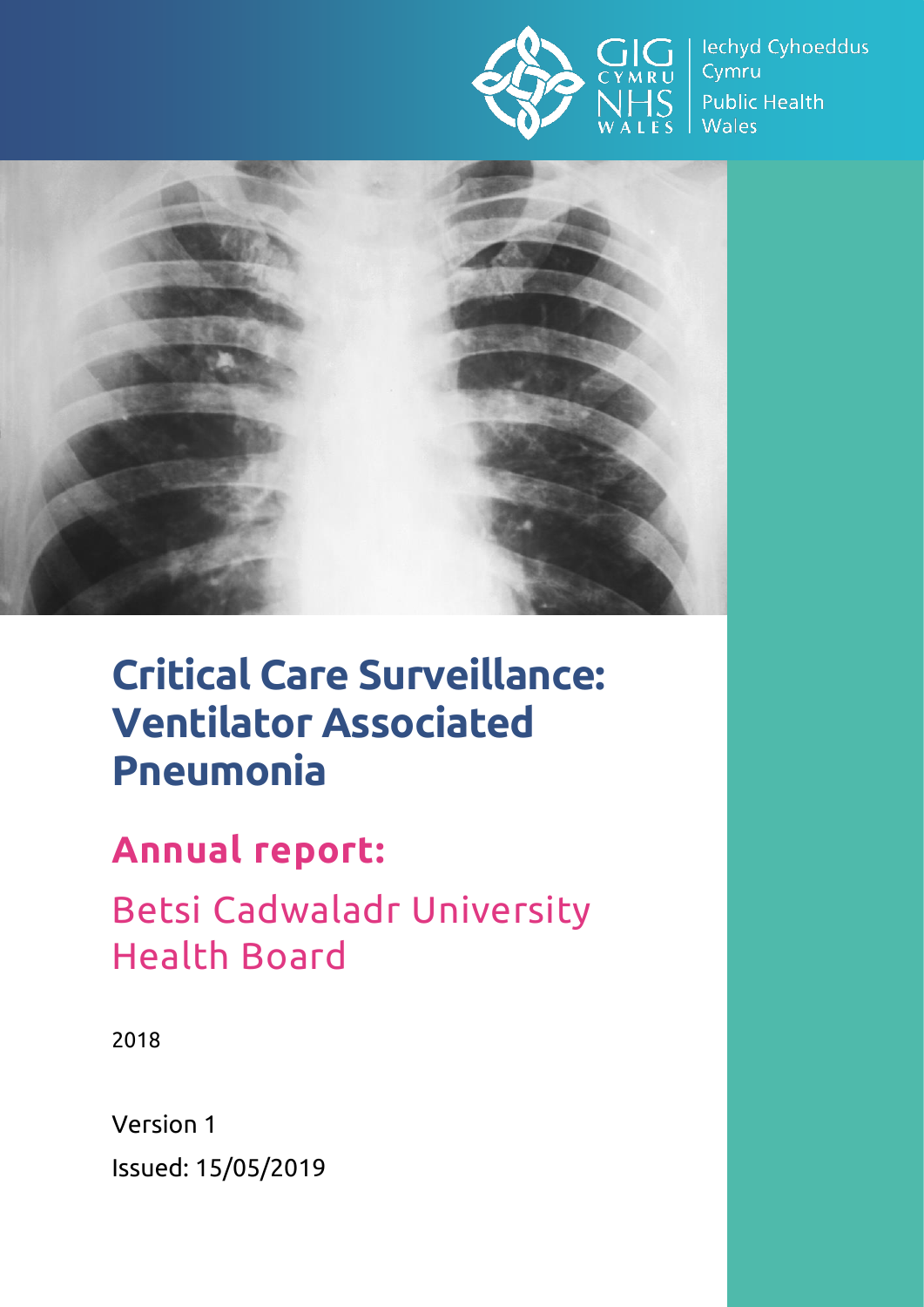## **Contents**

| Betsi Cadwaladr UHB: Annual VAP rates (HELICS definition)4 |  |
|------------------------------------------------------------|--|
|                                                            |  |
|                                                            |  |
|                                                            |  |
|                                                            |  |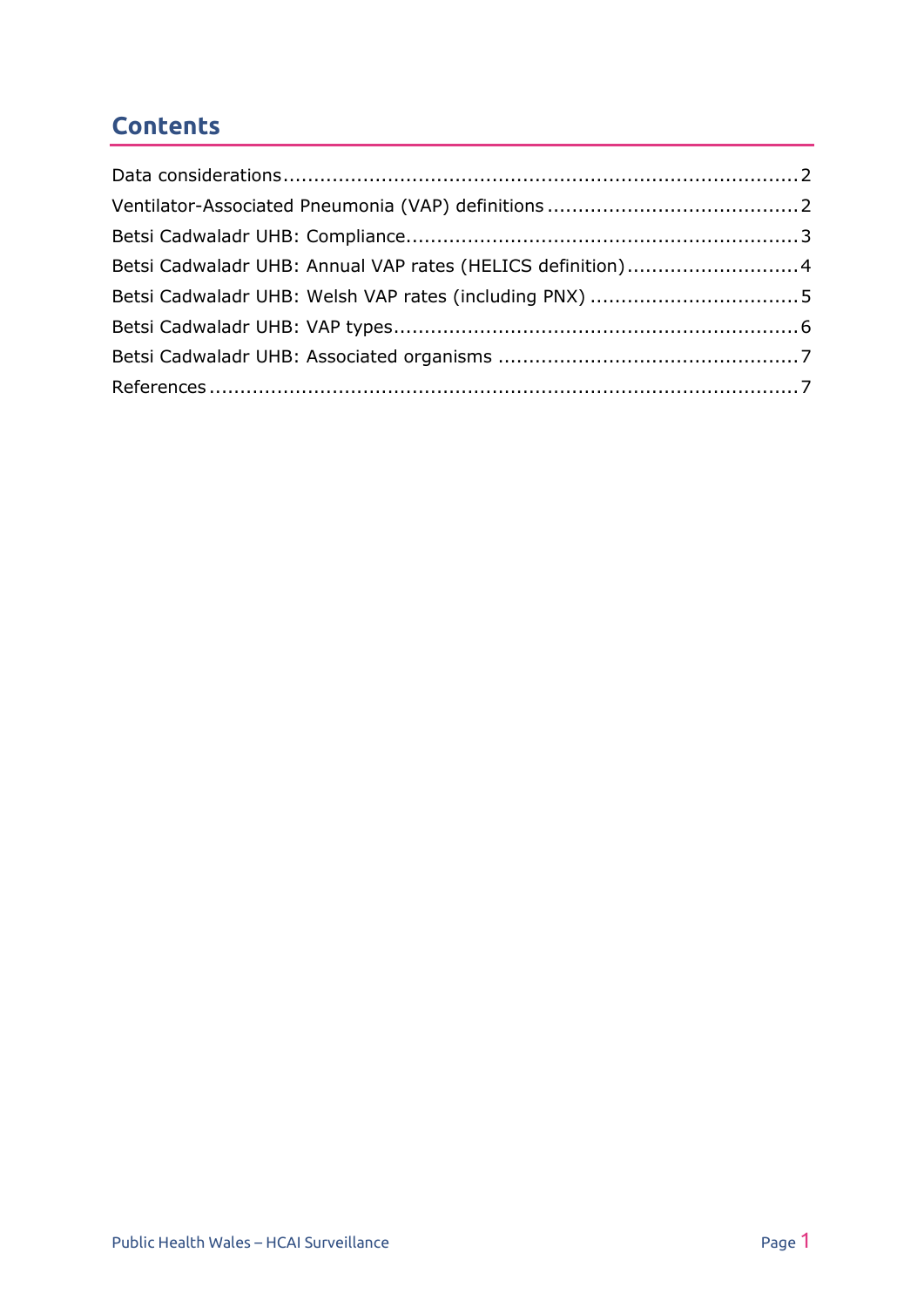#### <span id="page-2-0"></span>**Data considerations**

Data is captured at unit level in Ward Watcher across Wales. Once a month data is extracted and emailed to Public Health Wales. The information found in this report may differ slightly from that found in the quarter 4 report issued 31/1/19. This may be due to additional data being received for the annual report subsequently. For this reason the annual report should be referenced when mentioning annual VAP data.

Data within this report relates to Ysbyty Glan Clwyd, Ysbyty Wrexham Maelor and Ysbyty Gwynedd.

## <span id="page-2-1"></span>**Ventilator-Associated Pneumonia (VAP) definitions**

*The below details are a summary guide only, and should not be used to determine infection status. For a more detailed breakdown of the criteria, please see the HELICS definitions for ICU-acquired pneumonia.*

To be classified as a ventilator-associated pneumonia, an invasive respiratory device must have been present (even intermittently) in the 48 hours preceding the onset of infection; there must be two or more serial chest X-rays (CXR) or CT scans with a suggestive image of pneumonia (only one definitive CXR or CT scan is sufficient if there is no underlying cardiac or pulmonary disease). Additionally, there will be a combination of symptoms which include fever, leucopenia, leucocytosis, purulent sputum (or a change in sputum), cough, dyspnoea, tachypnoea, suggestive auscultation, ronchi, wheezing, and/or worsening gas exchange.

In addition to the clinical criteria, the following criteria determine which category the infection falls under:

PN1 – Protected sample + quantitative culture  $(10^4 \text{ CFU/ml BAL}/10^3 \text{ PB}$ , DPA).

- PN2 Non-protected sample (ETA) + quantitative culture (10 $^6$  CFU/ml).
- PN3 Alternative microbiological criteria.
- PN4 Sputum bacteriology or non-quantitative ETA.
- PN5 No microbiological criterion met (only clinical criteria).
- PNX Meets all requirements for PN1-4, but no CXR or CT scans have been done. Does not meet ECDC HELICS definition (but will be included for a Welsh VAP rate).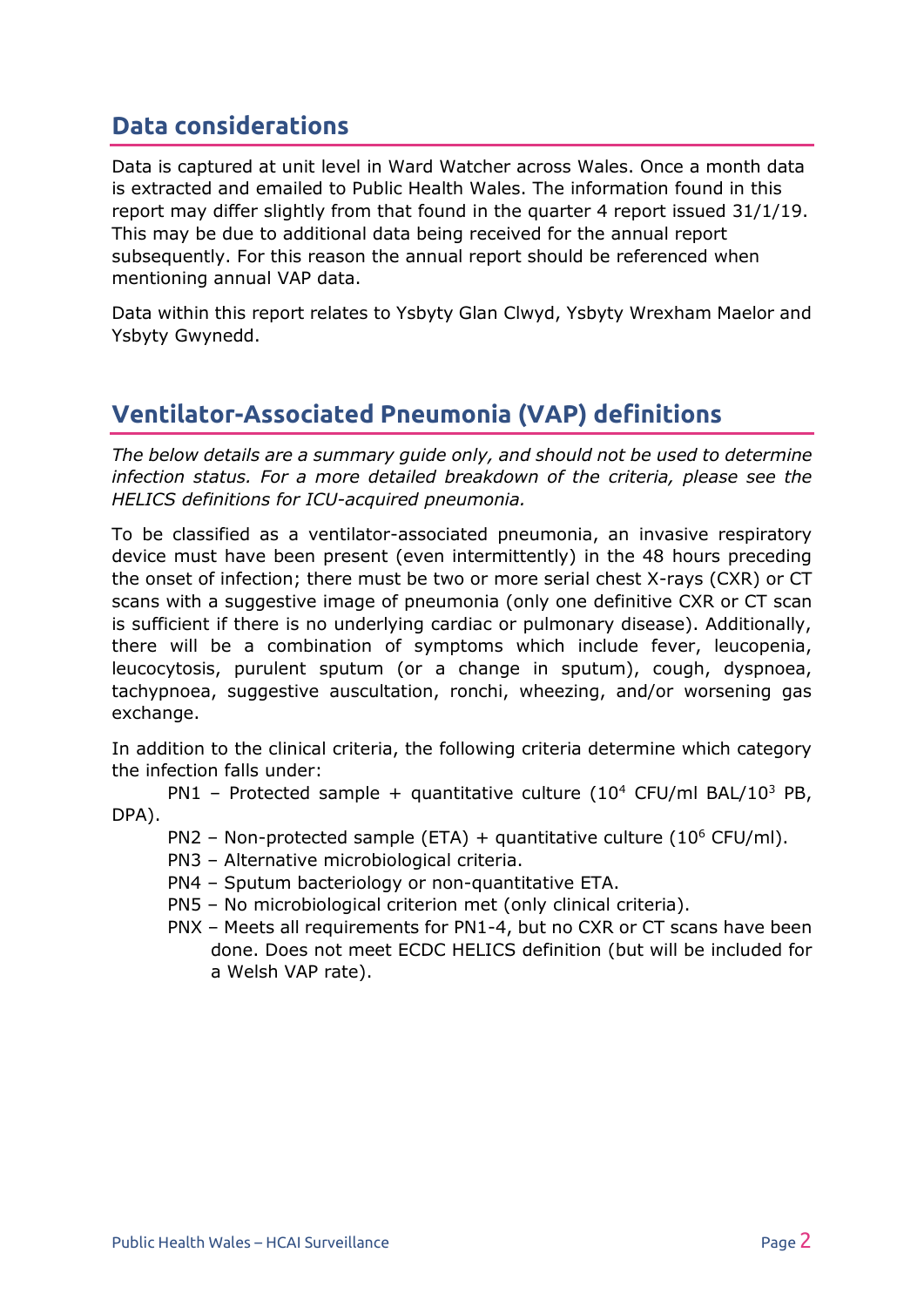# <span id="page-3-0"></span>**Betsi Cadwaladr UHB: Compliance**

This section shows compliance by year for Betsi Cadwaladr UHB. We would expect to receive one export per month (12 per year per hospital). During 2014 the methods of data capture changed which may account for the decreased compliance.



*Figure 1: Compliance trend for Betsi Cadwaladr UHB (2009-2018)*

During 2018 compliance for Betsi Cadwaladr UHB was 100%. During 2014 and 2015 compliance in the health board was poor meaning data is missing, and thus the rates for those years should be interpreted with caution.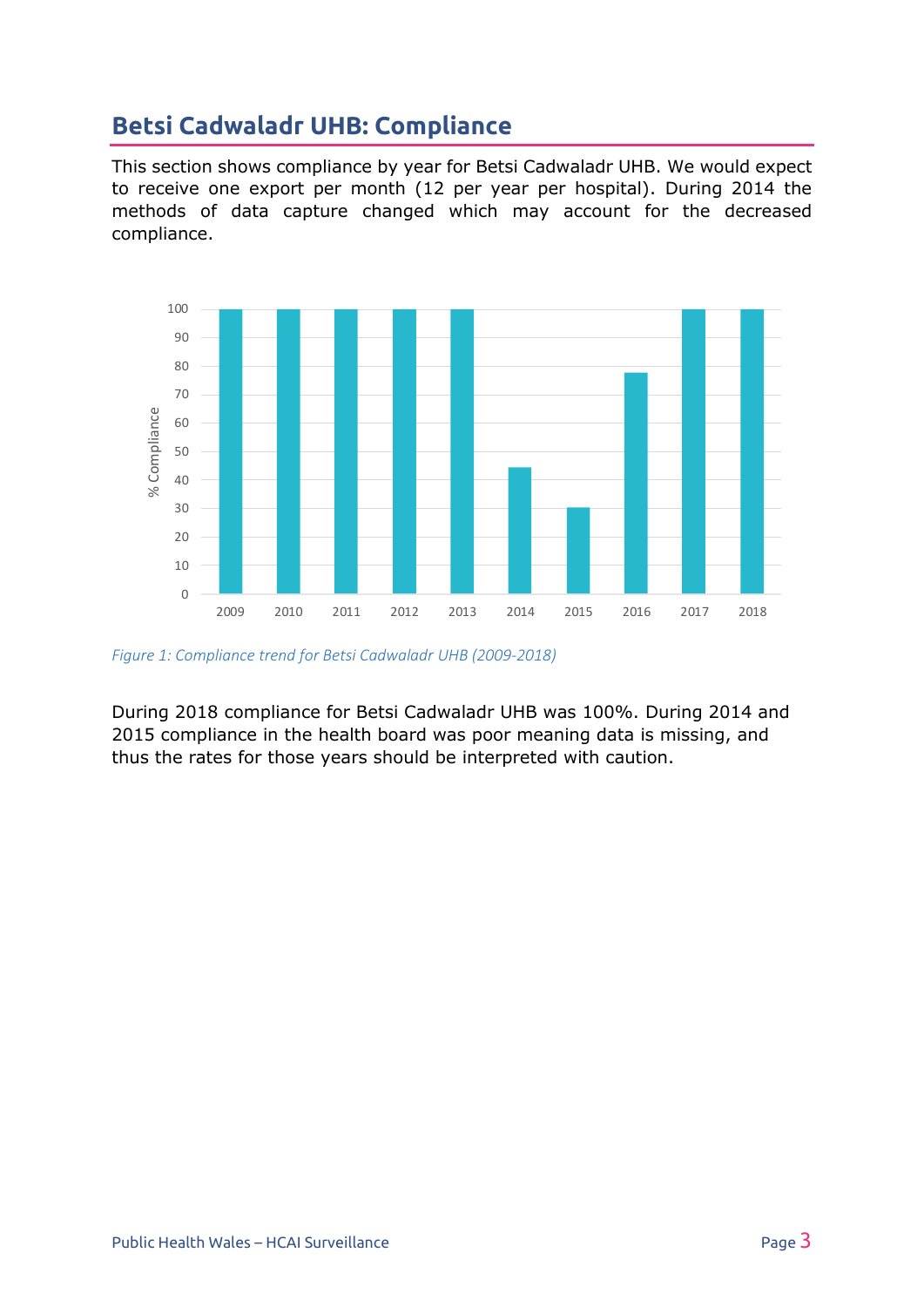#### <span id="page-4-0"></span>**Betsi Cadwaladr UHB: Annual VAP rates (HELICS definition)**

The European Centre for Disease Prevention and Control (ECDC) classifies VAPs according to the HELICS criteria. $1$  This section of the report details VAPs according to the HELICS criteria (PN1-PN5).



*Figure 2: Betsi Cadwaladr HELICS VAP trend rate compared with all Wales (2009-2018)*

|           | Healthboard                  |                |                                                       | <b>NHS Wales</b>              |               |                                                       |
|-----------|------------------------------|----------------|-------------------------------------------------------|-------------------------------|---------------|-------------------------------------------------------|
| 2009-2018 | Ventilator<br>days<br>31,687 | $VAP*$<br>37   | VAP rate<br>(per 1,000<br>ventilator<br>days)<br>1.17 | Ventilator<br>days<br>192,016 | $VAP*$<br>403 | VAP rate<br>(per 1,000<br>ventilator<br>days)<br>2.10 |
| Year      |                              |                |                                                       |                               |               |                                                       |
| 2018      | 4,322                        | 5              | 1.16                                                  | 22,530                        | 42            | 1.86                                                  |
| 2017      | 4,482                        | 11             | 2.45                                                  | 24,209                        | 43            | 1.78                                                  |
| 2016      | 3,481                        | 3              | 0.86                                                  | 23,625                        | 52            | 2.20                                                  |
| 2015      | 1,439                        | 0              | 0.00                                                  | 10,496                        | 30            | 2.86                                                  |
| 2014      | 1,363                        | $\Omega$       | 0.00                                                  | 12,648                        | 25            | 1.98                                                  |
| 2013      | 2,850                        | $\Omega$       | 0.00                                                  | 22,264                        | 43            | 1.93                                                  |
| 2012      | 4,097                        | $\overline{2}$ | 0.49                                                  | 21,849                        | 50            | 2.29                                                  |
| 2011      | 3,229                        | $\Omega$       | 0.00                                                  | 18,705                        | 34            | 1.82                                                  |
| 2010      | 2,989                        | 3              | 1.00                                                  | 18,380                        | 33            | 1.80                                                  |
| 2009      | 3,435                        | 13             | 3.78                                                  | 17,310                        | 51            | 2.95                                                  |
|           |                              |                |                                                       |                               |               |                                                       |
|           |                              |                |                                                       |                               |               |                                                       |

There were 5 infections and 4,322 ventilator days in 2018, giving a VAP rate of 1.16 per 1,000 ventilator days. This is lower than the 2017 rate of 2.45 per 1,000 ventilator days.

The rate for Betsi Cadwaladr UHB was lower than the all Wales rate for 2018.

*\*Excluding infections recorded as PNX (PN0) on WardWatcher.*

|                         | 4.20 |
|-------------------------|------|
|                         | 3.15 |
| 2009-2018 Welsh average | 2.10 |
|                         | 1.05 |
|                         | 0.00 |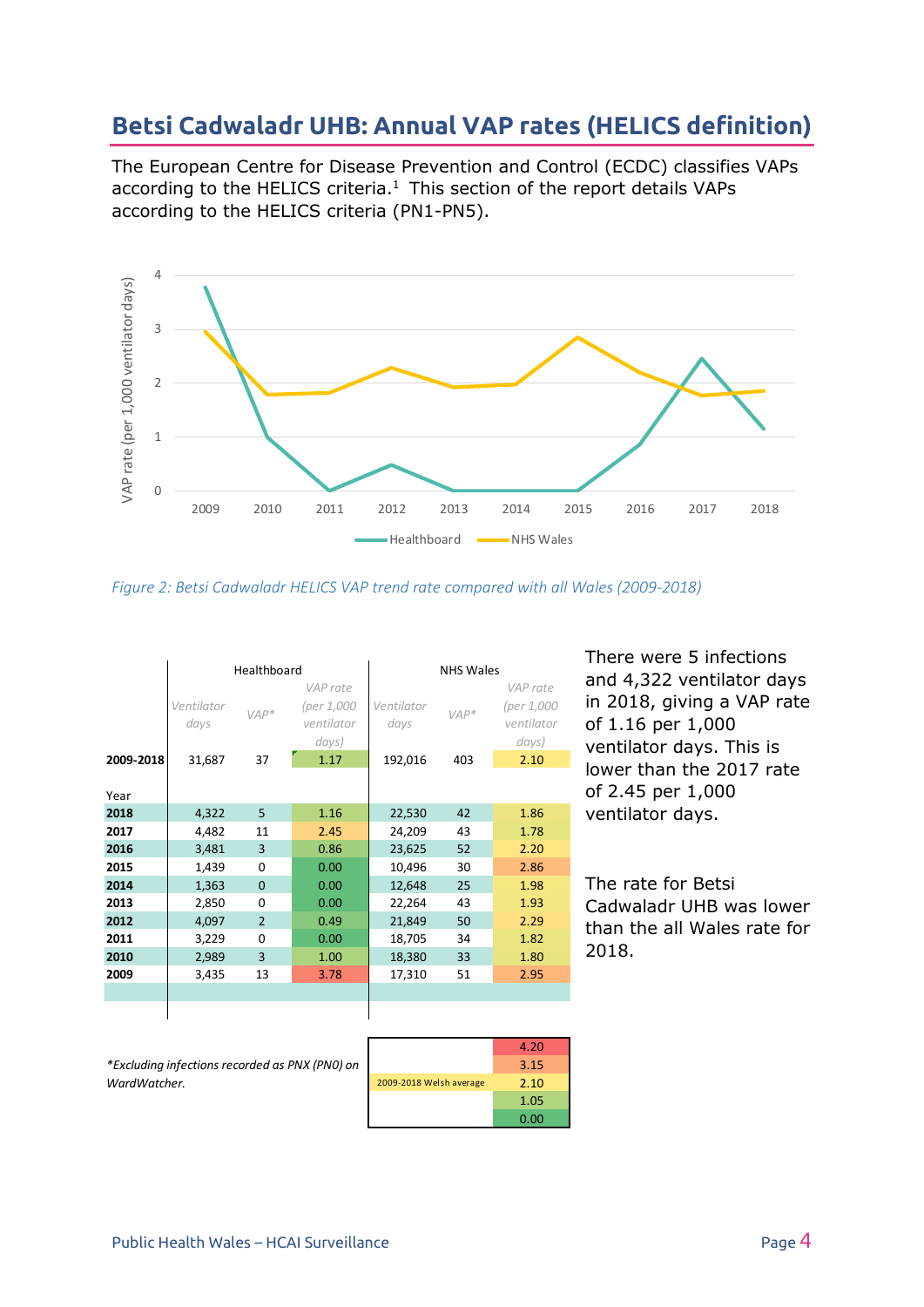# <span id="page-5-0"></span>**Betsi Cadwaladr UHB: Welsh VAP rates (including PNX)**

In 2016 a new PN code was added to capture infections meeting all requirements for PN1-4, but where no CXR or CT scans have been done. This was following reported incidence of VAPs in Wales being lower than other European regions and a study which was conducted by Public Health Wales.<sup>2</sup>

This section details all VAPs recorded including PNX and compares the rates with and without the additional code.



*Figure 3: Betsi Cadwaladr VAP rate trend compared with HELICS VAP rate (2009-2018)*

|           | All VAPs           |                |                                               | <b>HELICS VAPS</b> |                                               |  |
|-----------|--------------------|----------------|-----------------------------------------------|--------------------|-----------------------------------------------|--|
|           | Ventilator<br>days | $VAP*$         | VAP rate<br>(per 1,000<br>ventilator<br>days) | $VAP**$            | VAP rate<br>(per 1,000<br>ventilator<br>days) |  |
| 2009-2018 | 31687              | 40             | 1.26                                          | 37                 | 1.17                                          |  |
| Year      |                    |                |                                               |                    |                                               |  |
| 2018      | 4,322              | $\overline{7}$ | 1.62                                          | 5                  | 1.16                                          |  |
| 2017      | 4,482              | 12             | 2.68                                          | 11                 | 2.45                                          |  |
| 2016      | 3,481              | 3              | 0.86                                          | 3                  | 0.86                                          |  |
| 2015      | 1,439              | $\Omega$       | 0.00                                          | $\Omega$           | 0.00                                          |  |
| 2014      | 1,363              | $\mathbf 0$    | 0.00                                          | $\overline{0}$     | 0.00                                          |  |
| 2013      | 2,850              | 0              | 0.00                                          | $\Omega$           | 0.00                                          |  |
| 2012      | 4,097              | $\overline{2}$ | 0.49                                          | $\overline{2}$     | 0.49                                          |  |
| 2011      | 3,229              | 0              | 0.00                                          | $\Omega$           | 0.00                                          |  |
| 2010      | 2,989              | 3              | 1.00                                          | 3                  | 1.00                                          |  |
| 2009      | 3,435              | 13             | 3.78                                          | 13                 | 3.78                                          |  |

*\*\*Excluding infections recorded as PNX (PN0) on WardWatcher. \*Including infections recorded as PNX (PN0) on WardWatcher.*

| 2.52 | 2.34 |
|------|------|
| 1.89 | 1.75 |
| 1.26 | 1.17 |
| 0.63 | 0.58 |
| 0.00 | 0.00 |

For 2018 there were an additional 2 VAPs recorded when the PNX type was included, giving a total of 7 VAPs across the health board (5 HELICS). This gives a VAP rate per 1,000 ventilator days of 1.62. This was lower than the 2017 rate (2.68).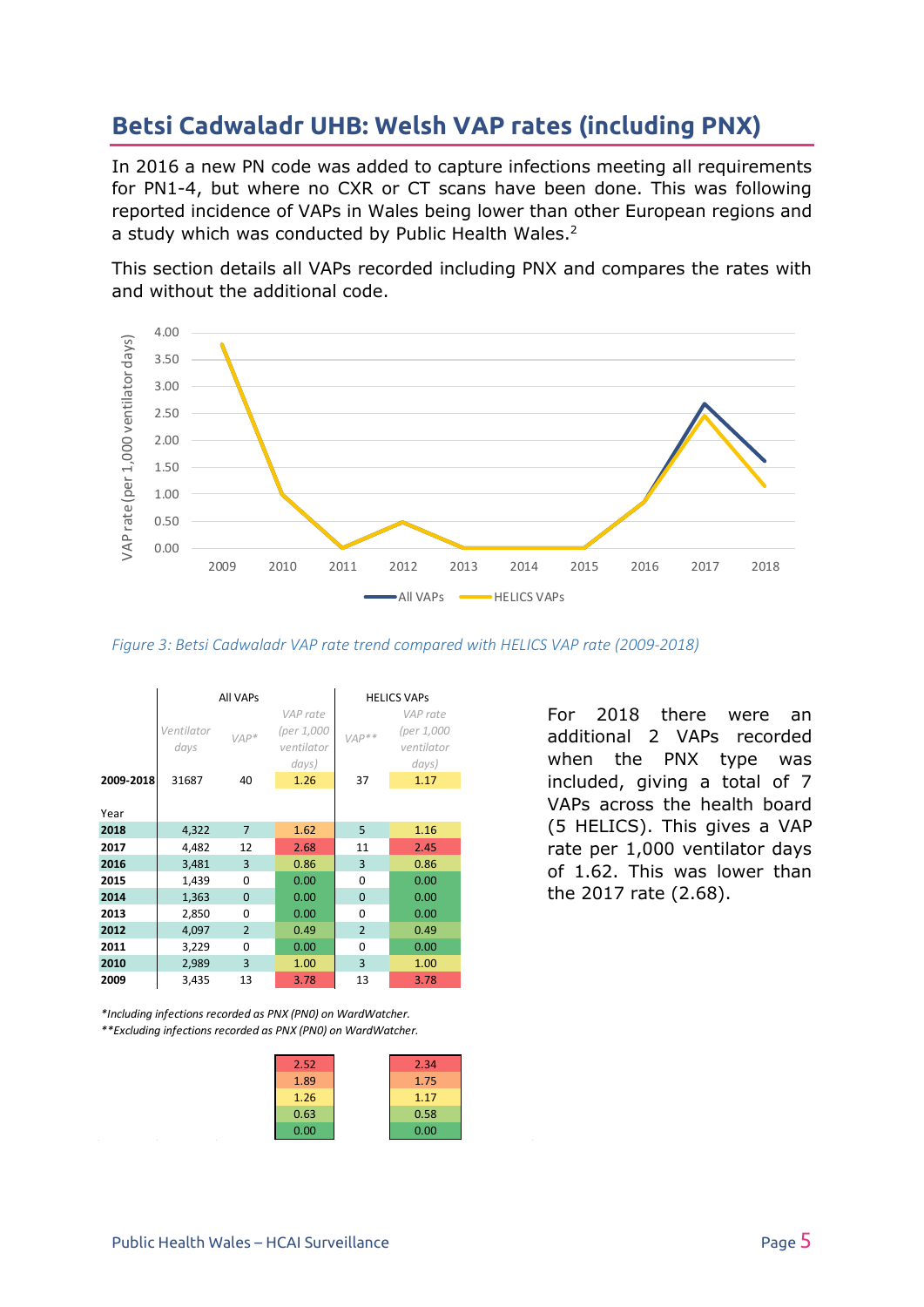# <span id="page-6-0"></span>**Betsi Cadwaladr UHB: VAP types**

The following figure shows the number of VAPs broken down the by type of VAP recorded by the surveillance. The VAP types include those as noted by HELICS (PN1-PN5), and includes the Welsh PNX type from 2016 onwards.



*Figure 4: VAPs recorded by type for Betsi Cadwaladr UHB (2009-2018)*

*Table 1: VAP types for Betsi Cadwaladr UHB (2018)*

|                       | 2018               |                  |  |  |
|-----------------------|--------------------|------------------|--|--|
|                       | <b>Healthboard</b> | <b>NHS Wales</b> |  |  |
| PN1                   | O                  | 26               |  |  |
| PN <sub>2</sub>       | 0                  | 0                |  |  |
| PN <sub>3</sub>       | 0                  | O                |  |  |
| PN4                   | 3                  | 13               |  |  |
| PN <sub>5</sub>       | $\overline{2}$     | 3                |  |  |
| <b>Total (HELICS)</b> | 5                  | 42               |  |  |
| <b>PNX</b>            | 2                  | 24               |  |  |
| Total (inc. PNX)      | 7                  | 66               |  |  |

During 2018, the most common VAP type reported in Betsi Cadwaladr UHB was PN4, followed by PN5 and PNX. The most common VAP type across Wales was PN1, followed by PNX.